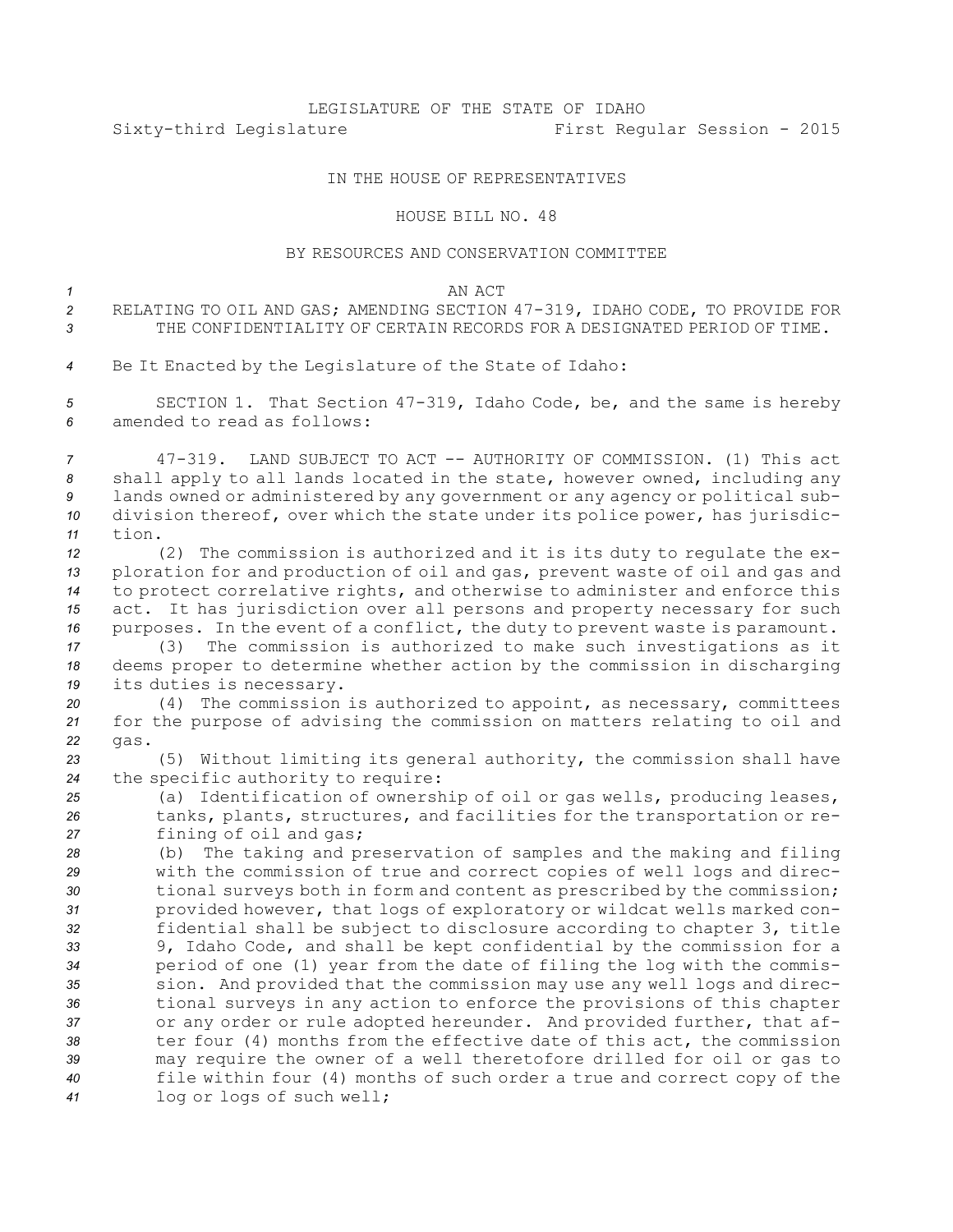| $\mathcal{I}$    | (c) The drilling, casing, operation and plugging of wells in such man-        |
|------------------|-------------------------------------------------------------------------------|
| $\overline{c}$   | ner as to prevent: (i) the escape of oil or gas out of one (1) pool into      |
| 3                | another; (ii) the detrimental intrusion of water into an oil or gas pool      |
| $\boldsymbol{4}$ | that is avoidable by efficient operations; (iii) the pollution of fresh       |
| 5                | water supplies by oil, gas, or salt water; (iv) blow-outs, cavings,           |
| 6                | seepages, and fires; and (v) waste as hereinabove defined;                    |
| $\overline{7}$   | (d) The taking of tests of oil or gas wells;                                  |
| 8                | (e) The furnishing of a reasonable performance bond with good and suf-        |
| 9                | ficient surety, conditioned upon the performance of the duty to comply        |
| 10               | with the requirements of this law and the requlations of the commission       |
| 11               | with respect to the drilling, maintaining, operating and plugging of          |
| 12               | each well drilled for oil or qas;                                             |
| 13               | (f) That the production from wells be separated into gaseous and liquid       |
| 14               | hydrocarbons, and that each be measured by means and upon standards that      |
| 15               | may be prescribed by the commission;                                          |
| 16               | That wells not be operated with inefficient gas-oil or water-oil<br>(q)       |
| 17               | ratios, and to fix these ratios, and to limit production from wells with      |
| 18               | inefficient gas-oil or water-oil ratios;                                      |
| 19               | (h) Metering or other measuring of oil, gas, or product;                      |
| 20               | That every person who produces oil and gas in the state keep and<br>(i)       |
| 21               | maintain for a period of five (5) years complete and accurate records         |
| 22               | of the quantities thereof, which records, or certified copies thereof,        |
| 23               | shall be available for examination by the commission or its agents at         |
| 24               | all reasonable times within said period, and that every such person file      |
| 25               | with the commission such reasonable reports as it may prescribe with re-      |
| 26               | spect to such oil or gas production. Provided however, that reports of        |
| 27               | oil and gas production shall be kept confidential by the commission and       |
| 28               | shall be exempt from disclosure pursuant to section 9-340D, Idaho Code,       |
| 29               | for a period of six (6) months from the date of filing the initial pro-       |
| 30               | duction report for a well with the commission, and thereafter all pro-        |
| 31               | duction reports for a well shall be subject to disclosure pursuant to         |
| 32               | chapter 3, title 9, Idaho Code; and                                           |
| 33               | (j) The filing of reports of plats with the commission that it may pre-       |
| 34               | scribe.                                                                       |
| 35               | (6) Without limiting its general authority, and without limiting the          |
| 36               | authority of other state agencies or local government as provided by law, the |
| 37               | commission shall have the specific authority to regulate:                     |
| 38               | (a) The drilling and plugging of wells and the compression or dehydra-        |
| 39               | tion of produced oil and gas, and all other operations for the produc-        |
| 40               | tion of oil and gas;                                                          |
| 41               | (b) The shooting and treatment of wells;                                      |
| 42               | (c) The spacing or locating of wells;                                         |
| 43               | (d) Operations to increase ultimate recovery, such as cycling of gas,         |
| 44               | the maintenance of pressure, and the introduction of gas, water, or           |
| 45               | other substances into a producing formation; and                              |
| 46               | (e) The disposal of salt water and oil-field wastes.                          |
| 47               | The commission is authorized to classify and reclassify pools as<br>(7)       |
| 48               | oil, gas, or condensate pools, or wells as oil, gas, or condensate wells.     |
| 49               | The commission is authorized to make and enforce rules, regula-<br>(8)        |
| 50               | tions, and orders reasonably necessary to prevent waste, protect correla-     |
|                  |                                                                               |